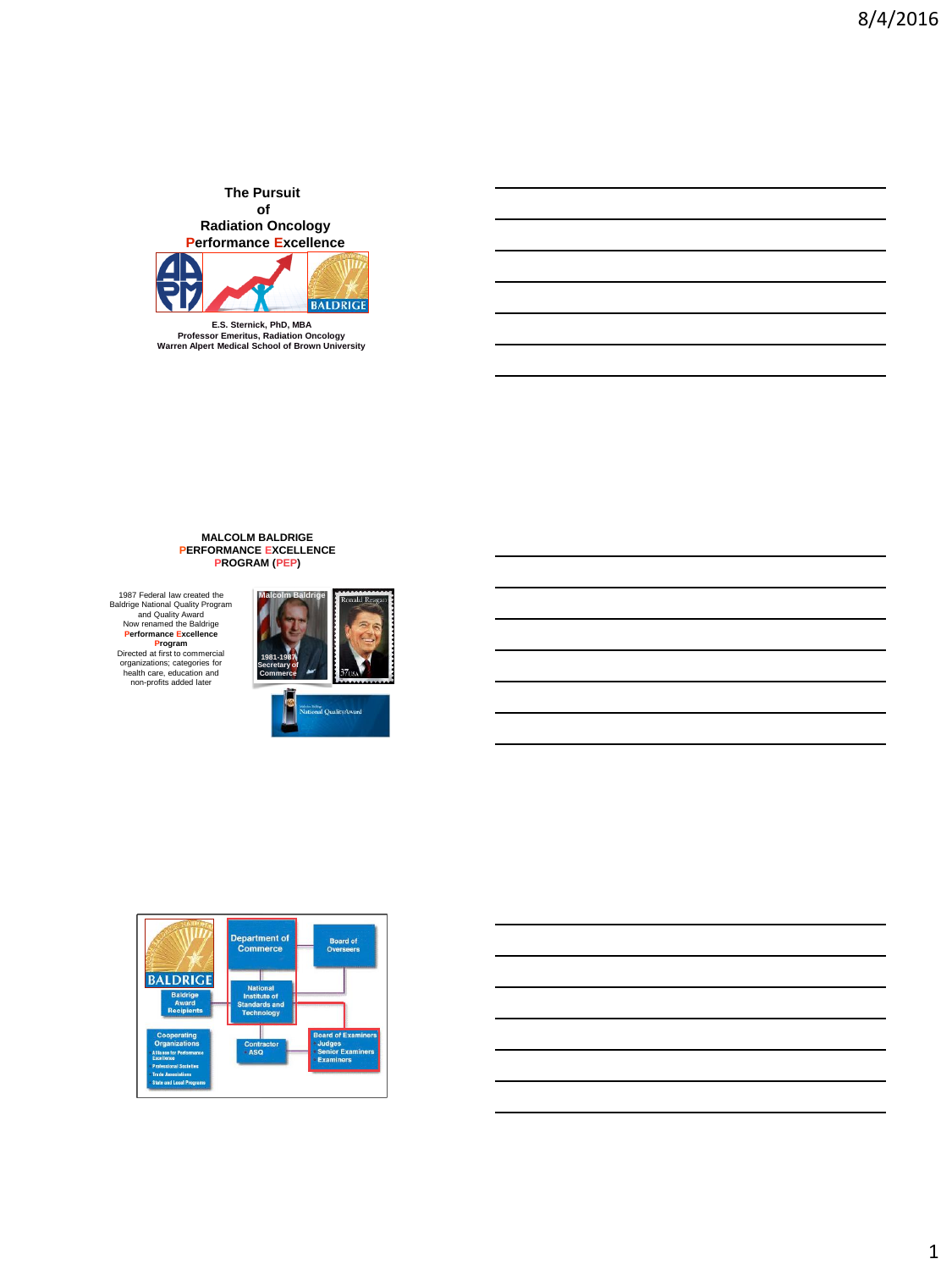## **ACHIEVING PERFORMANCE EXCELLENCE**





**Winston Churchill WWII British Prime Minister (1874-1965)**

#### **BALDRIGE HEALTH CARE CRITERIA TOOLS FOR PERFORMANCE EXCELLENCE**

In-depth, multi-disciplinary, self-assessment approach to analyze and measure the quality and effectiveness of a radiation oncology department's clinical, research and educational programs



#### **STARTING POINT: ORGANIZATIONAL PROFILE**

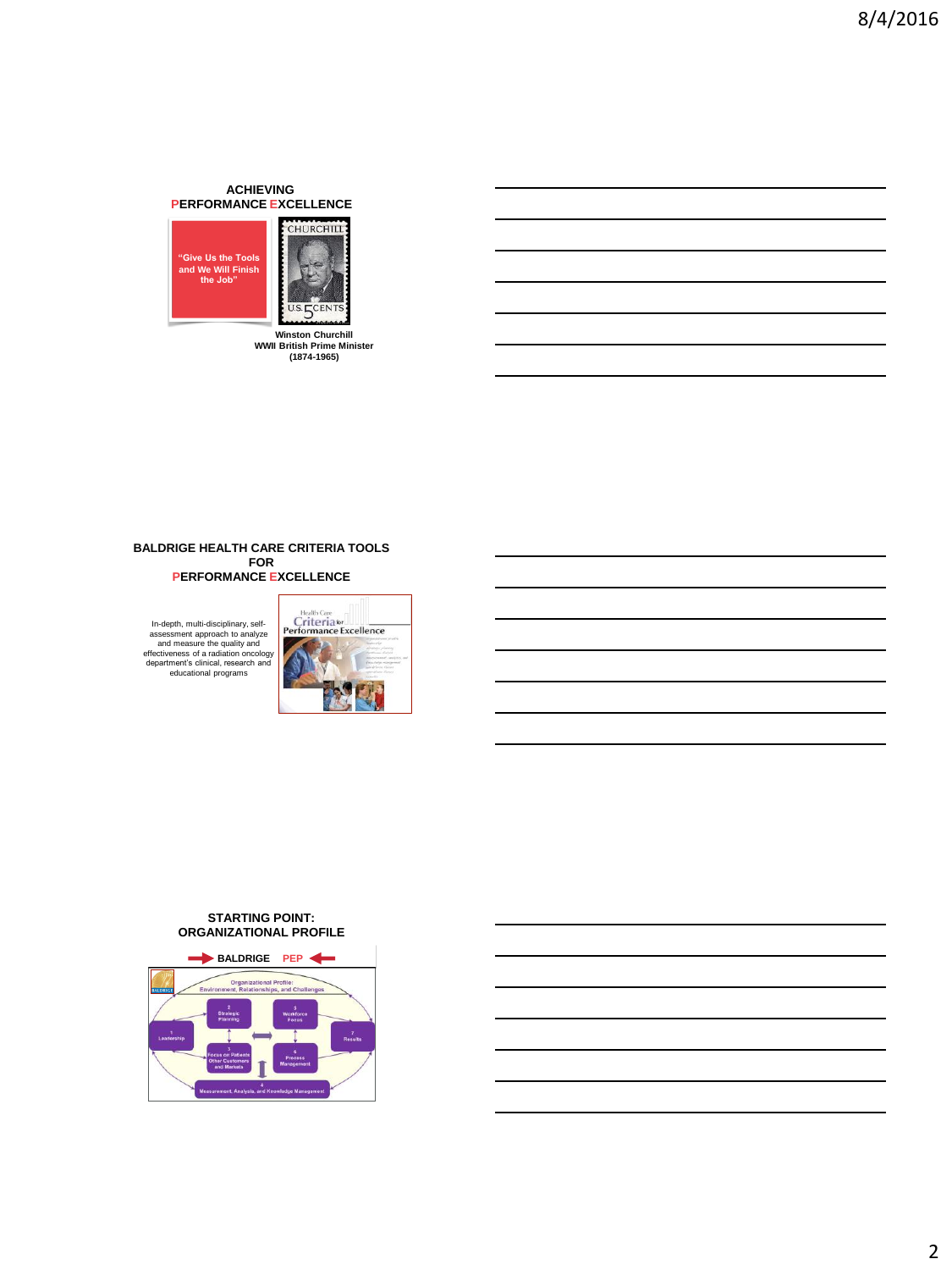#### **ORGANIZATIONAL PROFILE DEPARTMENT "SELFIE"**

**Environment**<br>
Mission, Vision & Values<br>
Clinical, Teaching & Research<br>
Programs<br>
Core Competencies<br>
Facilities; Technology; Workforce<br>
Productivity & Financial Position<br>
Regulatory & Accreditation Status

**Relationships** Organizational Structure Patients & Other Stakeholders

**Strategic Situation** Competitive Environment Performance Improvement Activities



# **MISSION, VISION, & VALUES**

**Mission:** What are we trying to accomplish?

**Vision:** Where are we headed and how do we want to be viewed?

**Values:** What is truly important to us?



#### **HEALTH CARE CRITERIA FRAMEWORK**

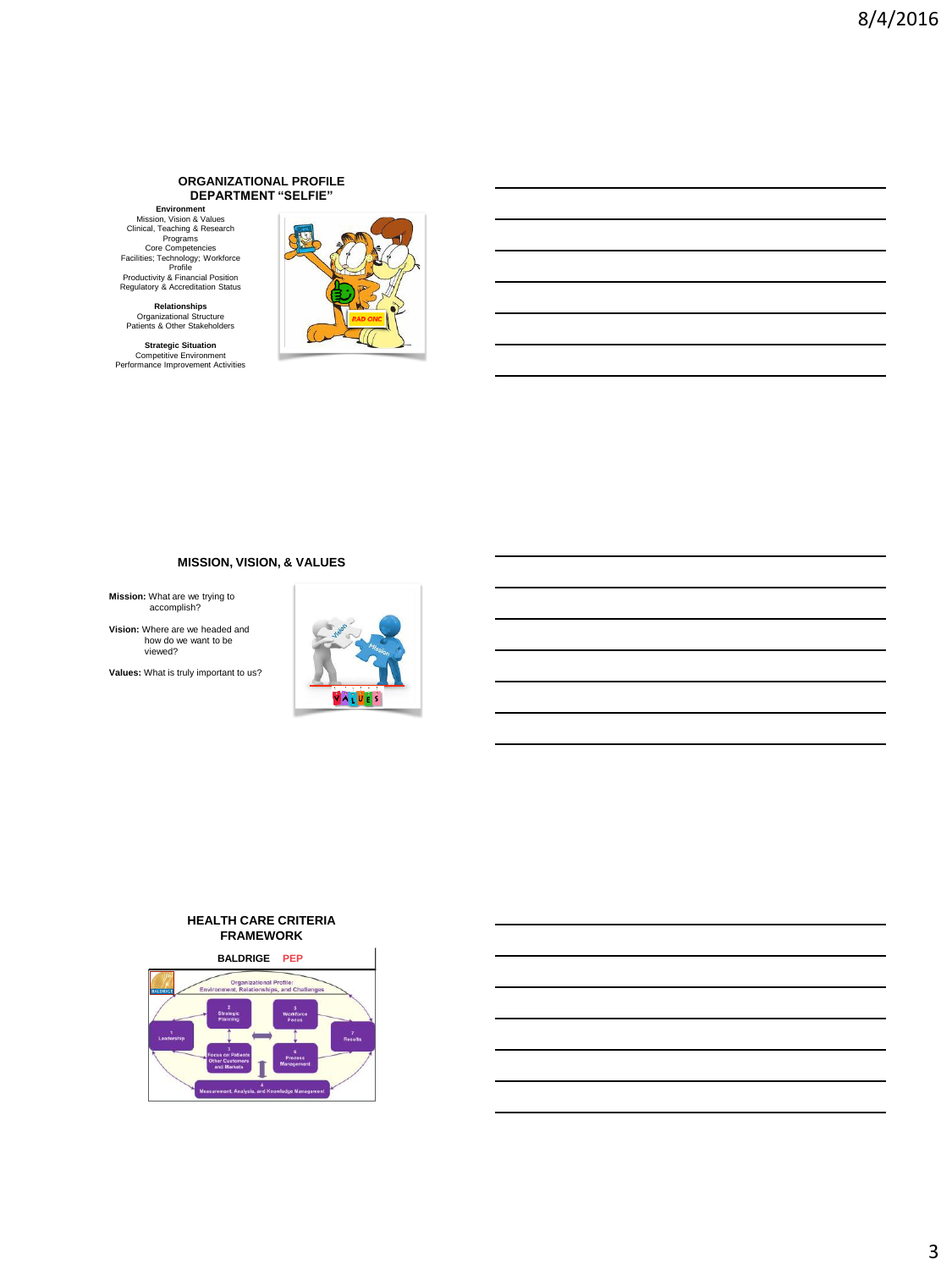# **CATEGORY 1: LEADERSHIP <sup>120</sup>**



Senior leadership actions guide, manage, and demonstrate communication, and encouragement of high performance.

Leadership approaches ensure regulatory/accreditation compliance, ethical behavior, and societal responsibilities.

Senior leaders establish a culture of patient and other stakeholder engagement, develop the Department's future leaders, and recognize and reward contributions by its workforce.

# **CATEGORY 2: STRATEGIC PLANNING**





HOW

Key elements of the strategic planning process are considered using **SWOT** Analysis.

Resources are evaluated to ensure the availability of a skilled workforce, and address requirements that might entail capital expenditures, technology development and/or acquisition, and new health care partnerships or collaborations.

Strategic objectives are converted into action plans to accomplish the objectives and how progress is assessed.

#### **SWOT ANALYSIS STRENGTHS & WEAKNESSES OPPORTUNITIES & THREATS**

**SWOT Matrix** 

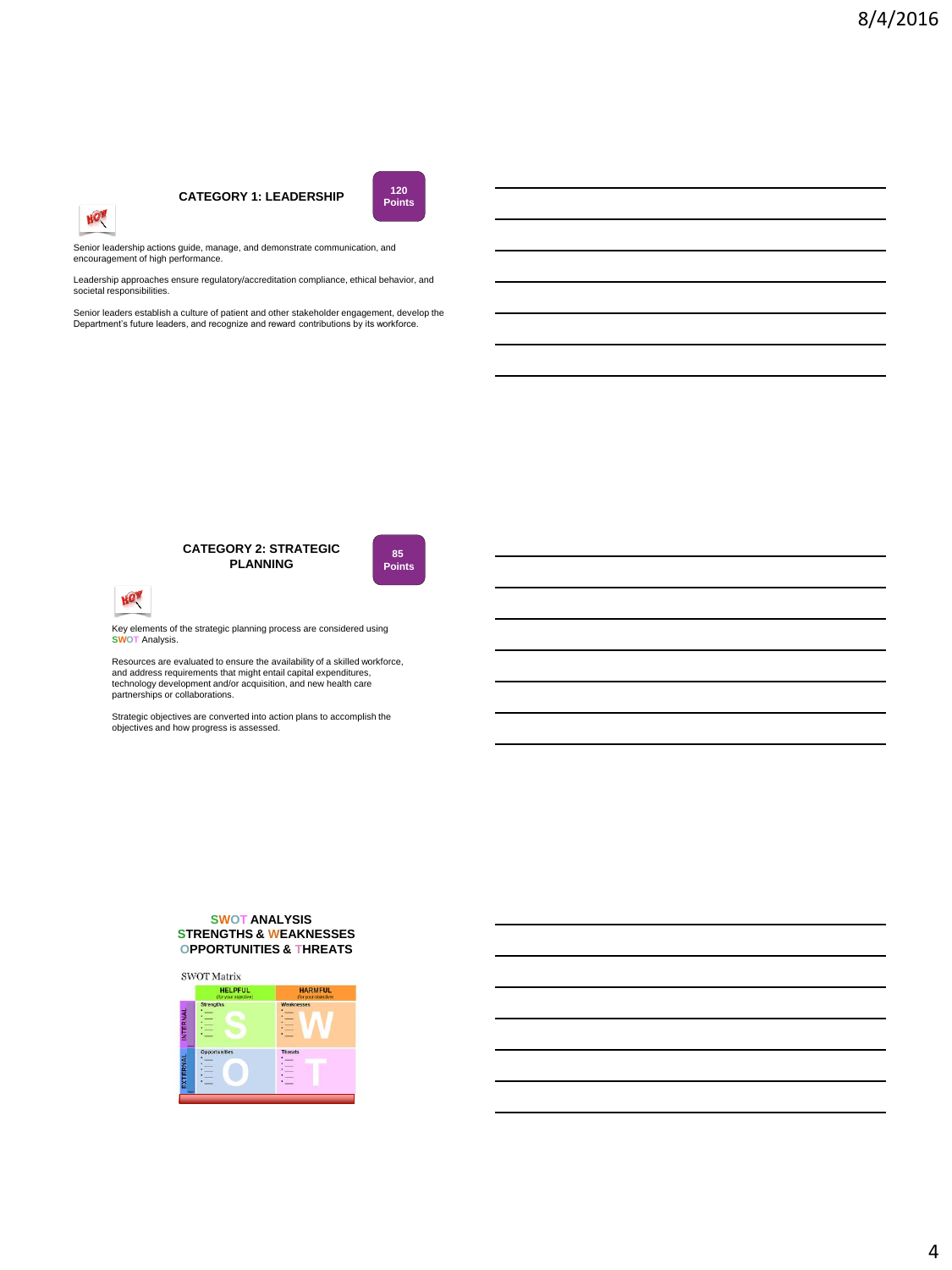#### **SWOT ANALYSIS STRENGTHS & WEAKNESSES**





What do we excel at? What resources are we lacking?

What resources do we have? What services require improvement?

What do we view as our strengths? What do we see as our weaknesses?



#### **SWOT ANALYSIS OPPORTUNITIES & THREATS**

**TAKE ADVANTAGE OF OPPORTUNITIES** 



What new technology is under consideration?

What institutional resources will be available?

What are our strategic goals?



What institutional competition for new equipment capital funding do we face?

How strong are competitive local and regional radiation oncology centers?

How could future uncertain program support impact our ability to recruit and retain well-qualified professionals?

**CATEGORY 3: FOCUS ON PATIENTS OTHER CUSTOMERS AND MARKETS**





Patients and other stakeholders who directly and indirectly influence the Department's operations are identified.

Differing needs and expectations of stakeholders are determined.

Feedback is acquired from patients and other stakeholders regarding satisfaction with the clinical services provided and overall organizational performance.

Information is transmitted to ensure stakeholders are kept fully informed about the Department's operations and concerns.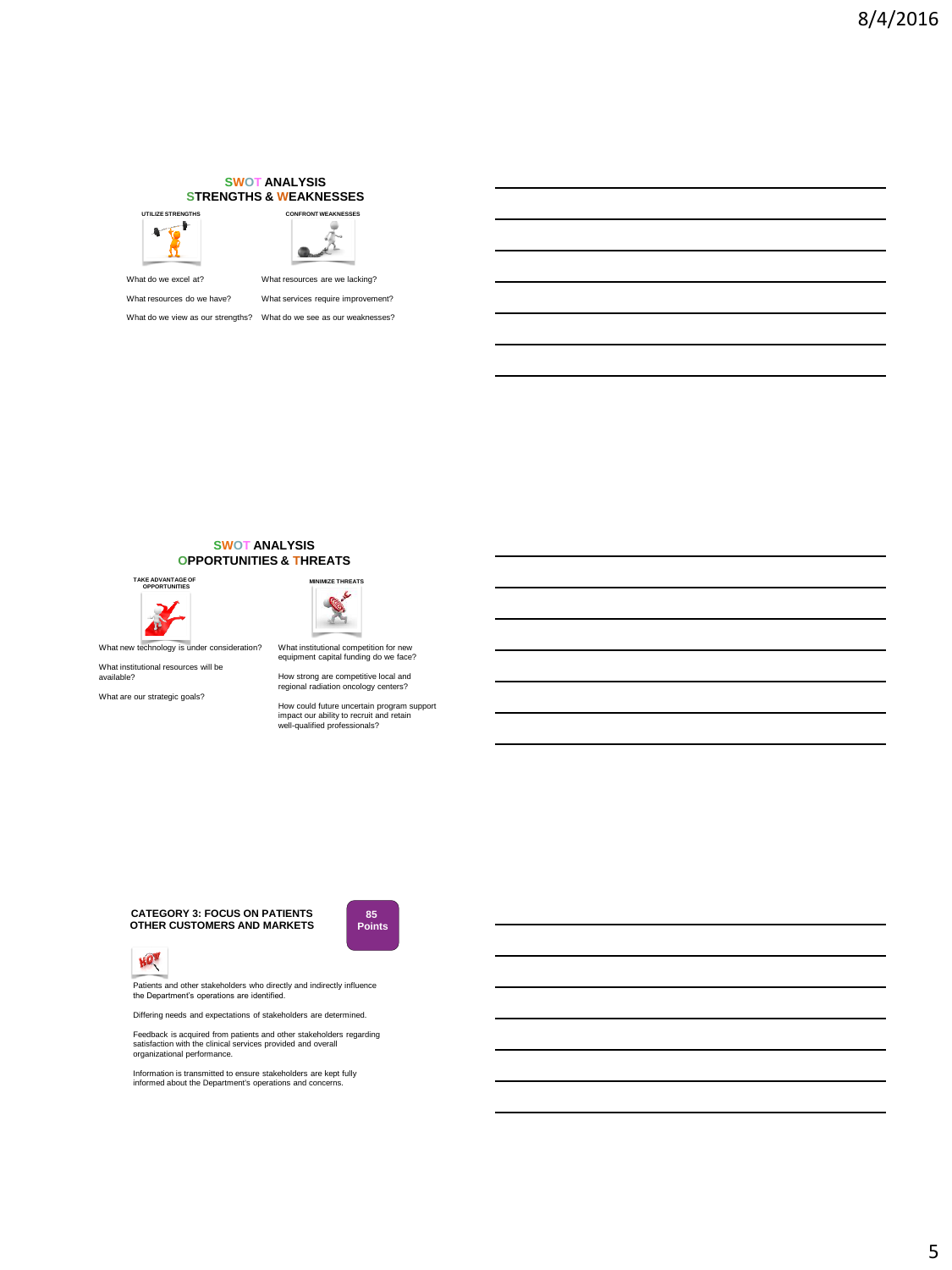# **CATEGORY 4: MEASUREMENT, ANALYSIS AND KNOWLEDGE MANAGEMENT**



Policies and procedures ensure the accuracy and reliability of equipment, computer hardware and software.

Data are acquired and utilized for treatment planning, machine control, and electronic medical record (EMR) systems.

Policies and procedures maintain the privacy and security of patient information.





**90 Points**



The workforce is rewarded for high performance, innovation, and initiative.

Support is provided for continuing education, maintenance of certification, and development of new knowledge through formal training or on-the-job mentoring.

Adequate personnel, space, and equipment are supported to successfully carry out clinical, teaching, and research responsibilities.

# **CATEGORY 6: PROCESS MANAGEMENT Points**





The Radiotherapy Quality & Safety Management Program is organized and assessed.

Work processes are tracked to demonstrate improvements in provided services and outcomes.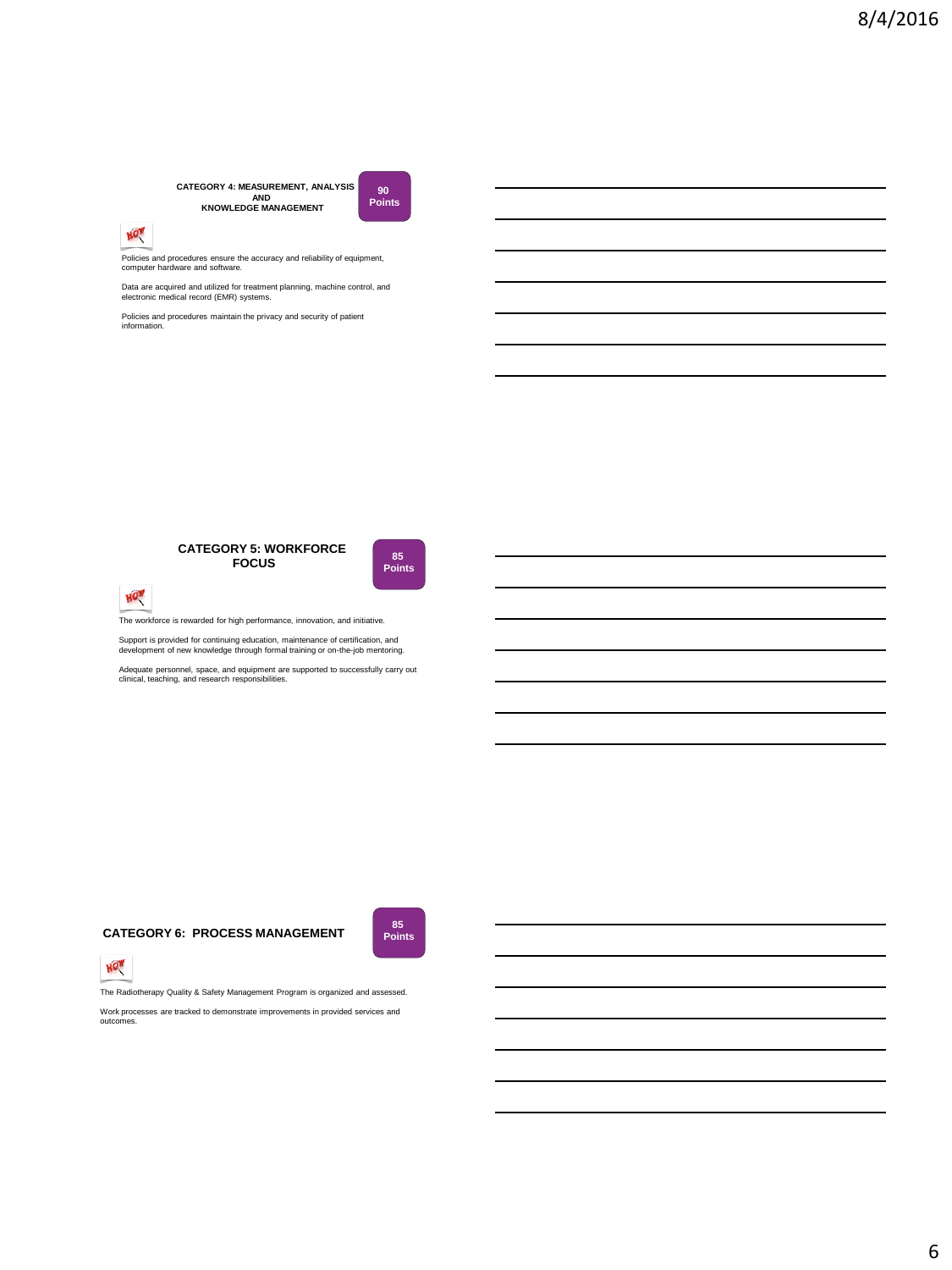# **CATEGORY 7: RESULTS**



Results factors (LeTC) summarize, review, and<br>evaluate the overall outcomes achieved in<br>Categories 1-6.



## **PROCESS SCORING-CATEGORIES 1-6**



**A**pproach - Methods used; appropriateness; effectiveness; organization

**D**eployment - Relevance; consistency; execution

**L**earning - Refinement of approaches; support of change; team sharing

**I**ntegration - Alignment across processes and staff work units in support of Department goals

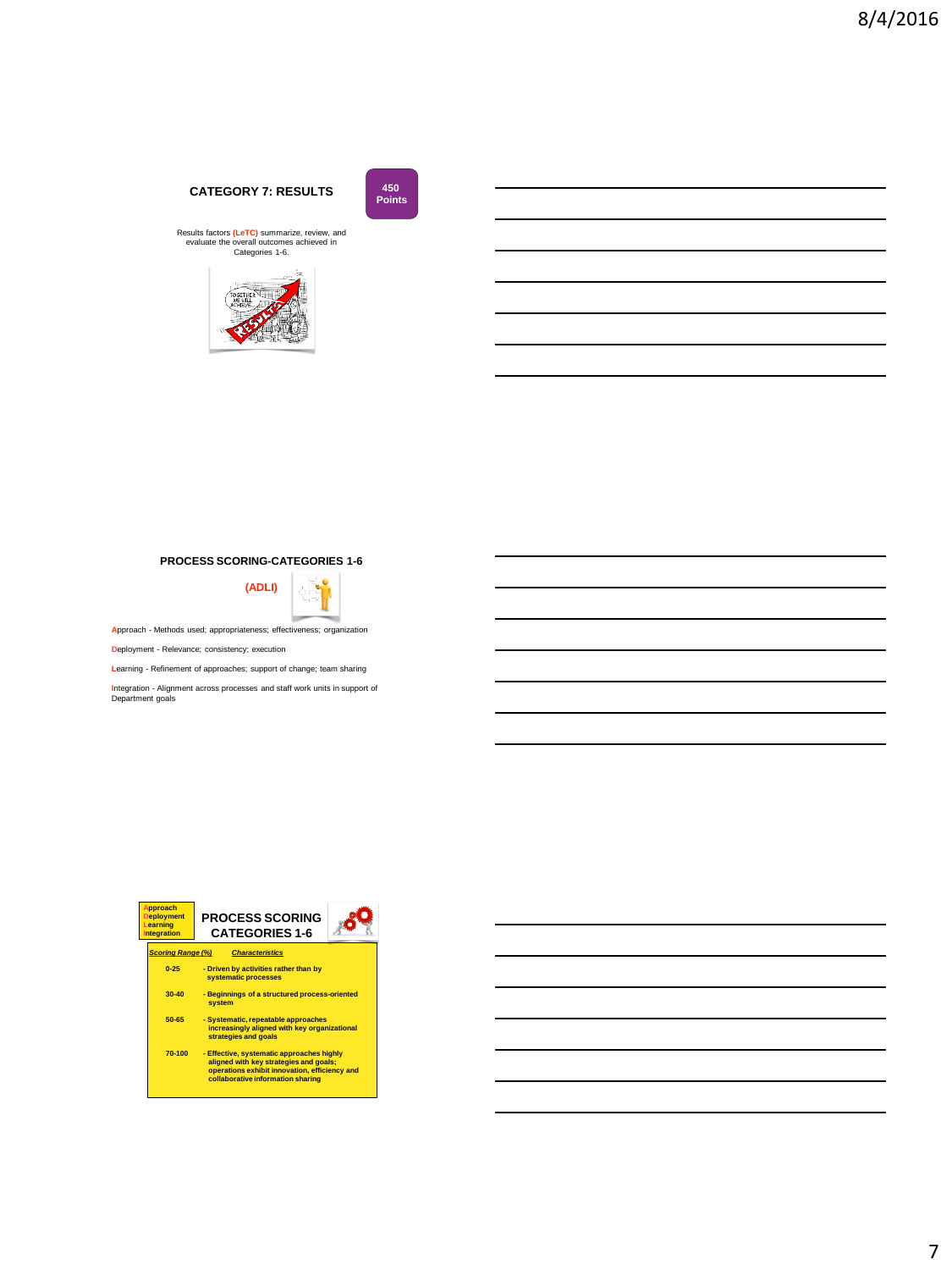#### **RESULTS SCORING-CATEGORY 7**



**Le**vels - Measured performance

**T**rends - Rate and extent of performance improvements

**C**omparisons - Performance relative to industry and/or accreditation standards

**I**ntegration - Degree to which processes, procedures and outcomes support organizational goals and objectives

**Jots Levels Trends RESULTS SCORING Comparisons Integration CATEGORY 7** *Scoring Range (%)**Characteristics* **0-5 - Poor or unreported performance levels 10-25 - Improving performance levels 30-45 - Good performance levels achieved for some Categories 50-85 - Good to excellent performance levels achieved for many Categories 90-100 - Excellent performance levels achieved for most Categories**



Accomplishments determined to be **Inferior** to or **Exceeding** that ranking, are scored accordingly

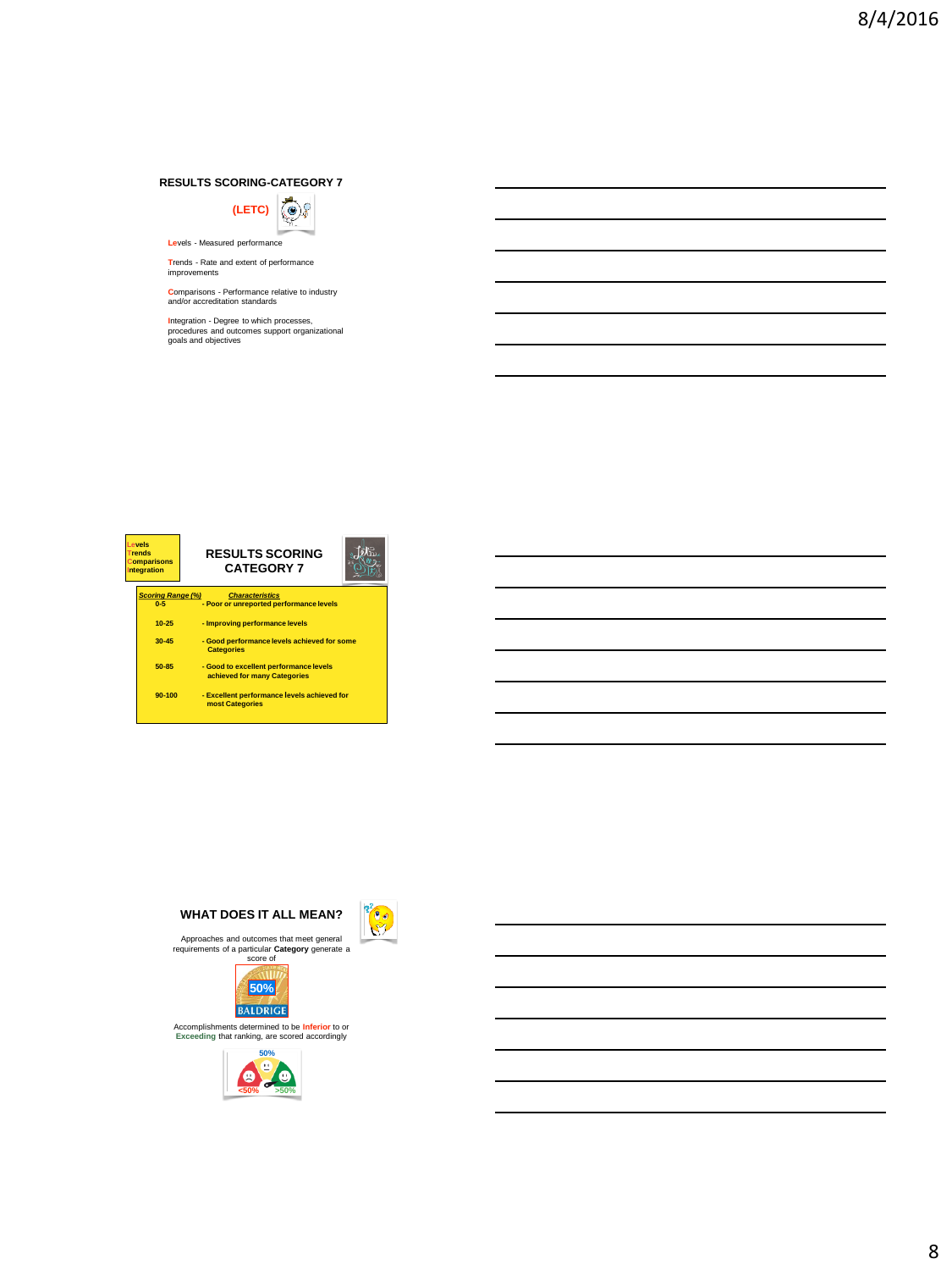# **TOTAL POINT SCORE**



#### **OPPORTUNITIES FOR IMPROVEMENT (OFIS)**

Self-analysis evaluations<br>
describing Criteria<br>
requirements not addressed<br>
or that could be more<br>
effectively addressed through<br>
process adjustments or better<br>
illustrated by results



## **WHO CAN DO ALL THIS?**

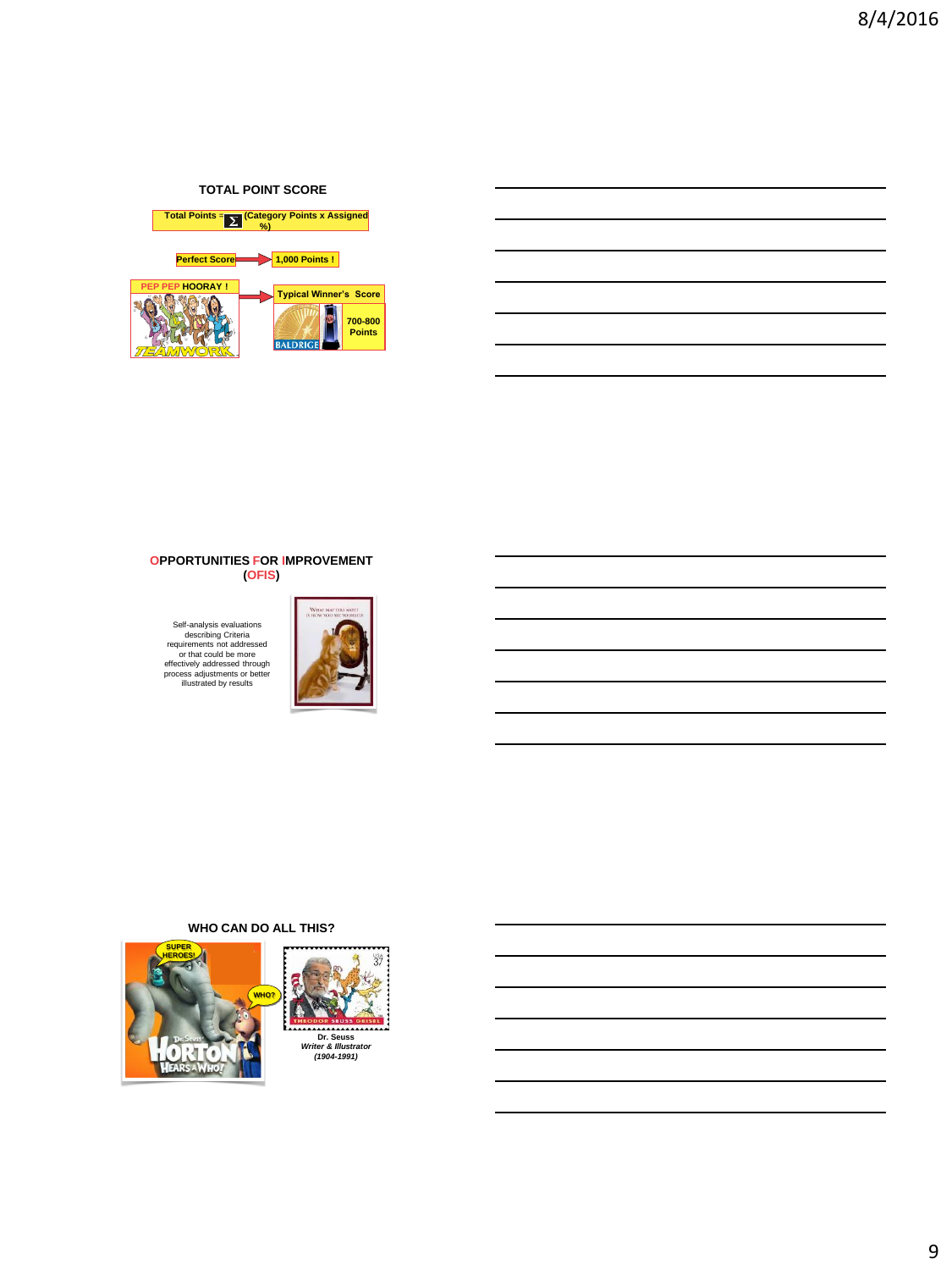# **THESE SUPER HEROES CAN DO IT!**







**Q: WHAT DID THE ENVELOPE SAY TO THE STAMP? A:** *"STICK WITH ME AND WE'LL GO PLACES!"*